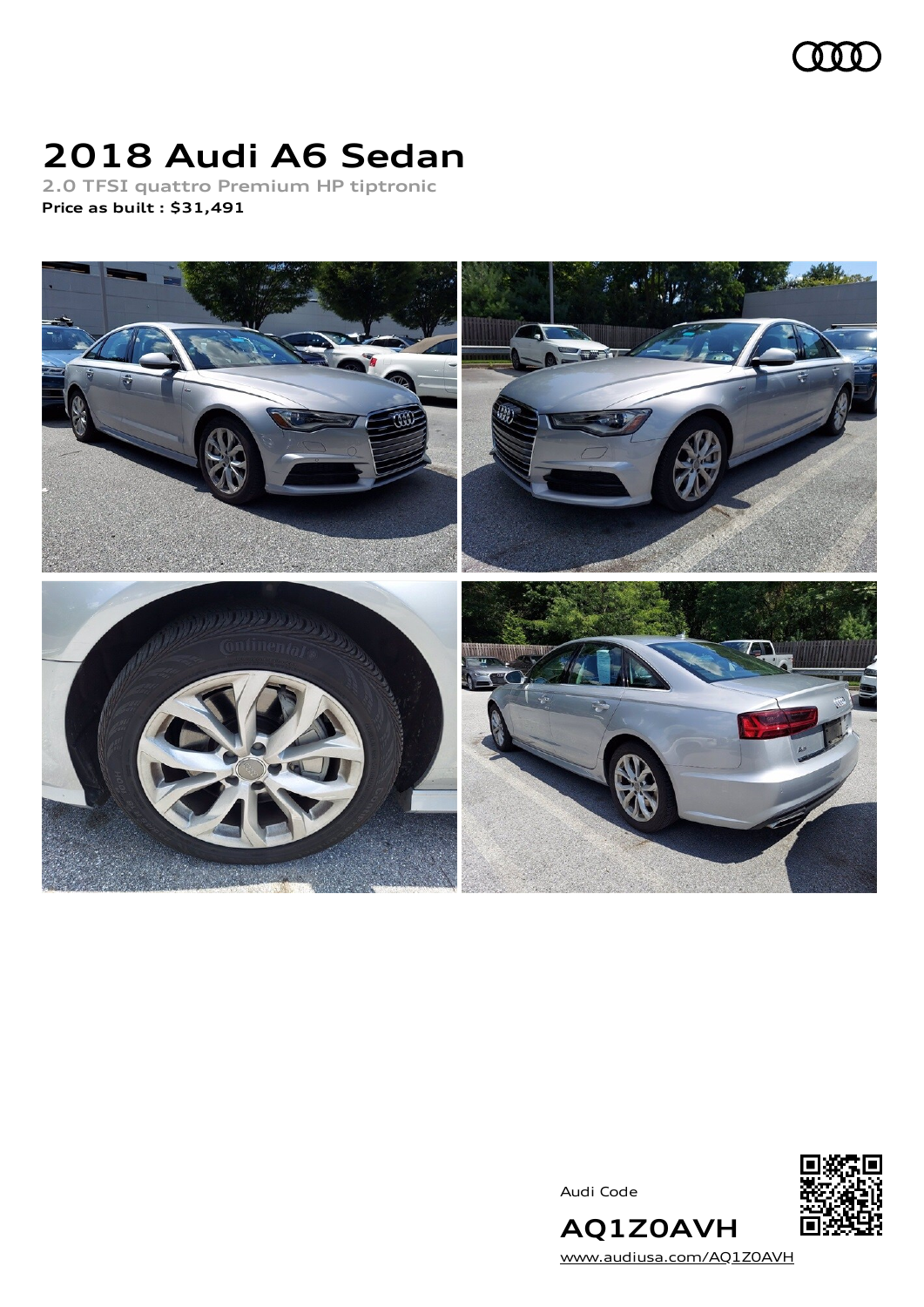# **Summary**

**Audi 2018 Audi A6 Sedan** 2.0 TFSI quattro Premium HP tiptronic

**Price as buil[t](#page-10-0)** \$31,491

### **Exterior colour**

Florett Silver metallic

#### **Interior colour**

| Seats     | <b>Black</b> |
|-----------|--------------|
| Dashboard | <b>Black</b> |
| Carpet    | <b>Black</b> |
| Headliner | Lunar Silver |

### **Technical Specifications**

| Engine type                  | Four-cylinder                                |
|------------------------------|----------------------------------------------|
| stroke                       | Displacement/Bore and 1984/82.5 x 92.8 cc/mm |
| Torque                       | 273 @ 1,600 - 4,500 lb-ft@rpm                |
| Top track speed              | 130 mph mph $1$                              |
| Acceleration (0 - 60<br>mph) | 5.8 seconds seconds                          |
| Recommended fuel             | Premium                                      |



#### **Further Information**

| Warranty        |              |
|-----------------|--------------|
|                 | No           |
| Mileage         | 24,497 miles |
| Type of vehicle | Used car     |
|                 |              |

#### **Audi Code** AQ1Z0AVH

**Your configuration on www.audiusa.com** [www.audiusa.com/AQ1Z0AVH](https://www.audiusa.com/AQ1Z0AVH)

**Commission number** f5c1c2d60a0e09716393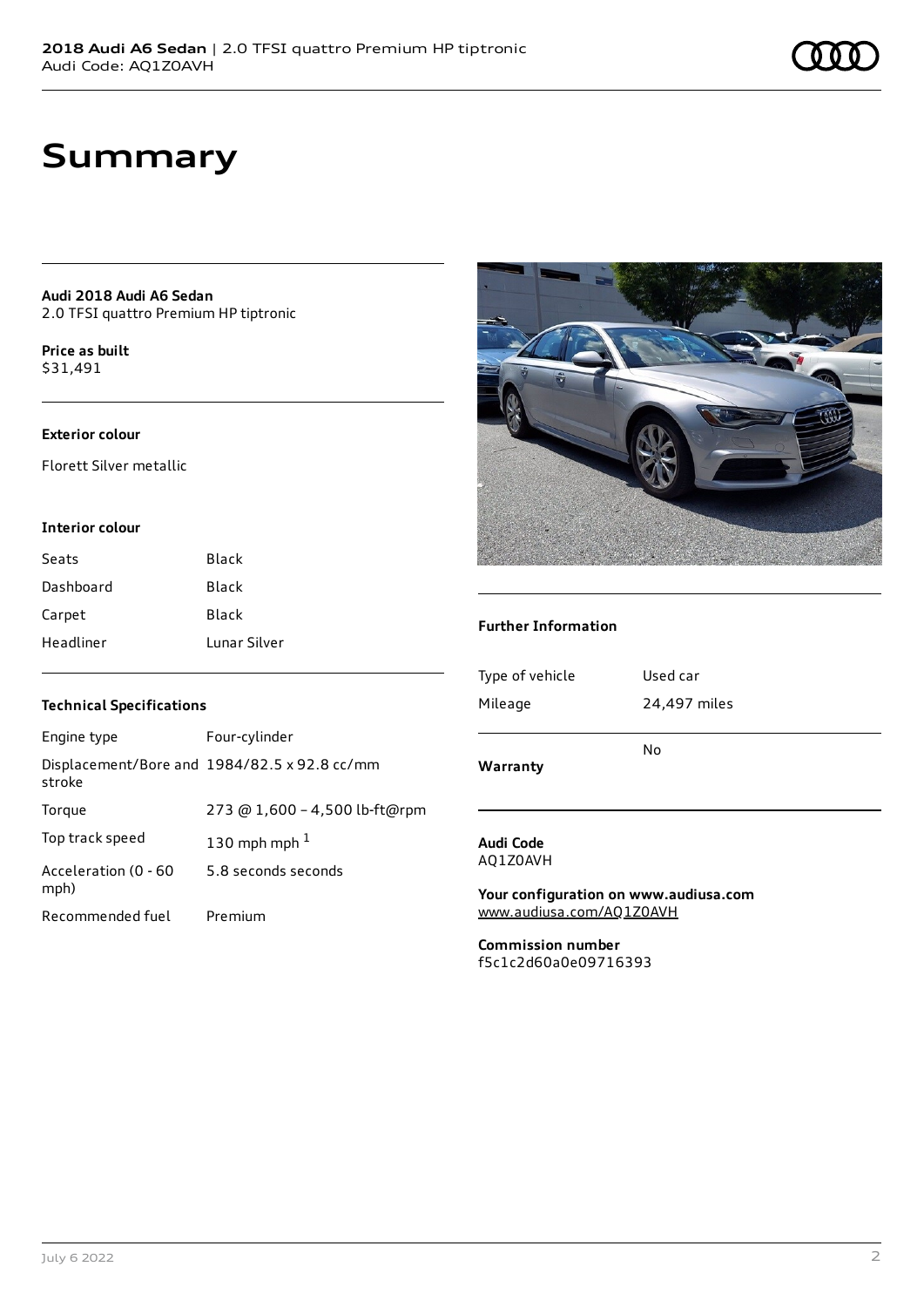# **Equipment**

Florett Silver metallic

Three-spoke heated multifunction steering wheel with shift paddles

Heated front and rear seats

Achat Gray Fine Grain Birch Natural Wood inlays

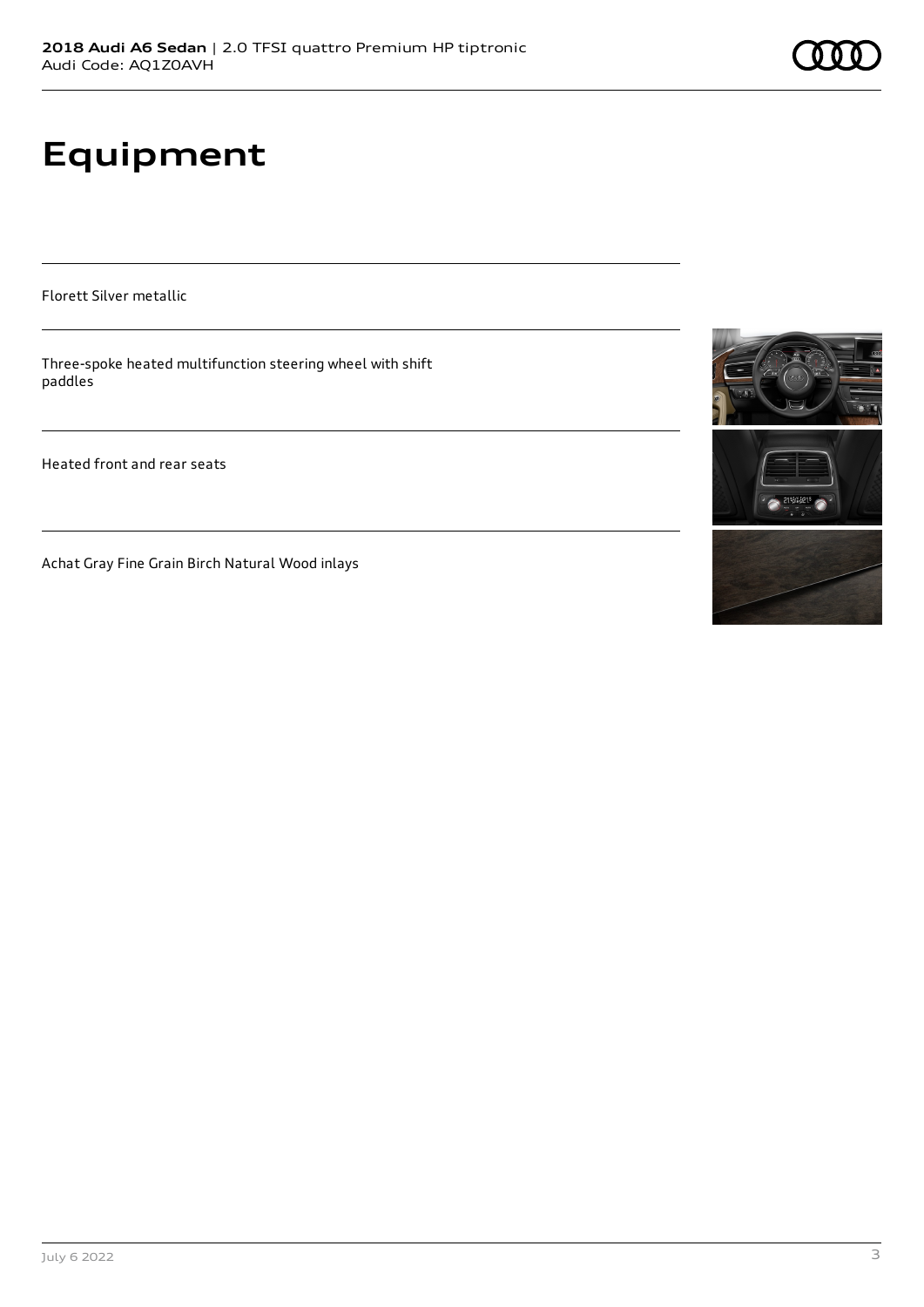# **Standard features**

4UH Driver and front-passenger advanced airbags

### UH1 Electromechanical parking brake

**Safety and Security**

8T1 Cruise control with coast, resume and accelerate features

1AS Electronic Stability Control (ESC) with traction control (ASR)

and knee airbags

- VC2 Garage door opener (HomeLink®)
- 6Y2 Top speed electronically limited to 155 mph
- QZ7 Electromechanical power steering
- 7K6 Tire-pressure monitoring system
- 4X3 Front thorax side airbags and Sideguard® head curtain airbags
- 4I3 Audi advanced key-keyless start, stop and entry
- 3B7 Lower Anchors and Tethers for Children (LATCH) in rear seats

#### **Exterior**

| 0P <sub>0</sub> | Dual exhaust outlets with chrome tips                                       |
|-----------------|-----------------------------------------------------------------------------|
| 6XM             | Power-adjustable, auto-dimming, heated<br>exterior side mirrors with memory |
| 1S1             | Tool kit and car jack                                                       |
| 1 B A           | Dynamic suspension system                                                   |
| 8IH             | Xenon plus                                                                  |
| 803             | Automatic headlights                                                        |
| HL <sub>2</sub> | 18" 245/45 all-season tires                                                 |
| 8SL             | LED taillights                                                              |
| VW5             | Dual-pane acoustic glass for front side<br>windows                          |

#### **Exterior**

| 0NB | S line <sup>®</sup> fender badge      |
|-----|---------------------------------------|
| 47B | Aluminum trim around exterior windows |
| CB5 | 18" 10-V-spoke design wheels          |

#### **Interior**

| QE1        | Storage package                                          |
|------------|----------------------------------------------------------|
| 3FE        | Sunroof                                                  |
| 7M8        | Aluminum door sill inlays with S line®<br>badging        |
| 6N)        | Cloth headliner                                          |
| 9AK        | Dual-zone automatic climate control                      |
| 4L6        | Auto-dimming interior rear view mirror                   |
| QQ1        | LED interior lighting package                            |
| <b>2C5</b> | Manual tilt and telescopic adjustable<br>steering column |
| 6E3        | Front center armrest                                     |
| 7F9        | Leather-wrapped gear selector                            |
| 4E2        | Electric tailgate/trunk lid release from inside          |
| 3NZ        | Split folding 60/40 rear seatbacks with pass-<br>through |
| 7HA        | Cloth interior on doors                                  |
| N1F        | Leather seating surfaces                                 |
|            |                                                          |

#### **Infotainment and Driver Assistance**

- UJ1 MMI® touch with handwriting-recognition technology
- 7X2 Parking system plus
- 7W1 Audi pre sense® basic

## **(1/2)**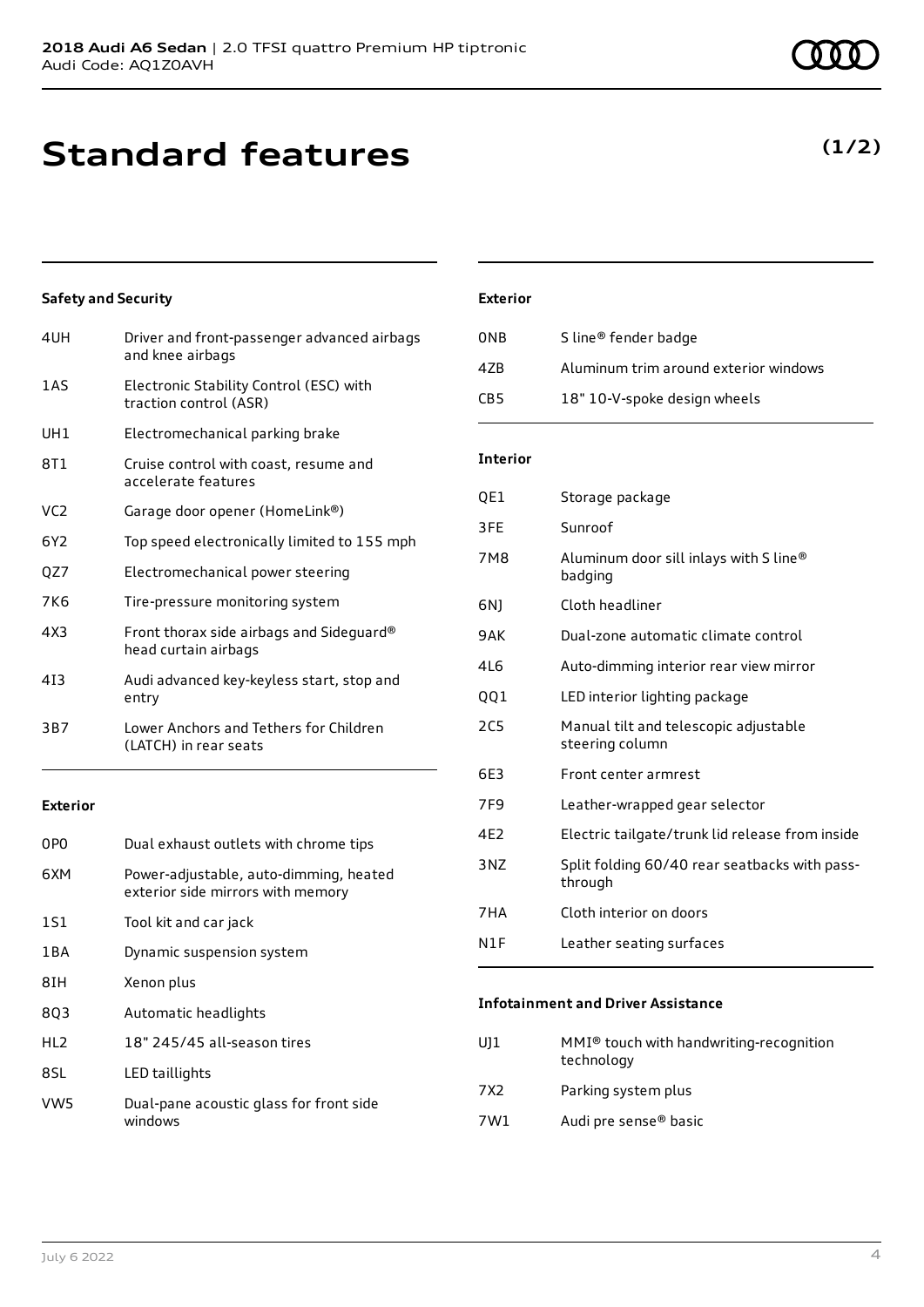**(2/2)**

# **Standard features**

### **Infotainment and Driver Assistance**

| UI2. | Audi smartphone interface including Apple          |
|------|----------------------------------------------------|
|      | CarPlay <sup>™</sup> and Google™ Android Auto™ for |
|      | compatible devices                                 |
|      |                                                    |

- KA2 Rear view camera
- 9VD Audi sound system
- 9Q8 7.0" color driver information system
- 7UG MMI® Navigation plus
- I8H MMI® Radio plus with ten speakers and single CD player with MP3 playback capability
- QV3 SiriusXM® Satellite Radio
- 9ZK Audi connect<sup>®</sup> with six-month trial subscription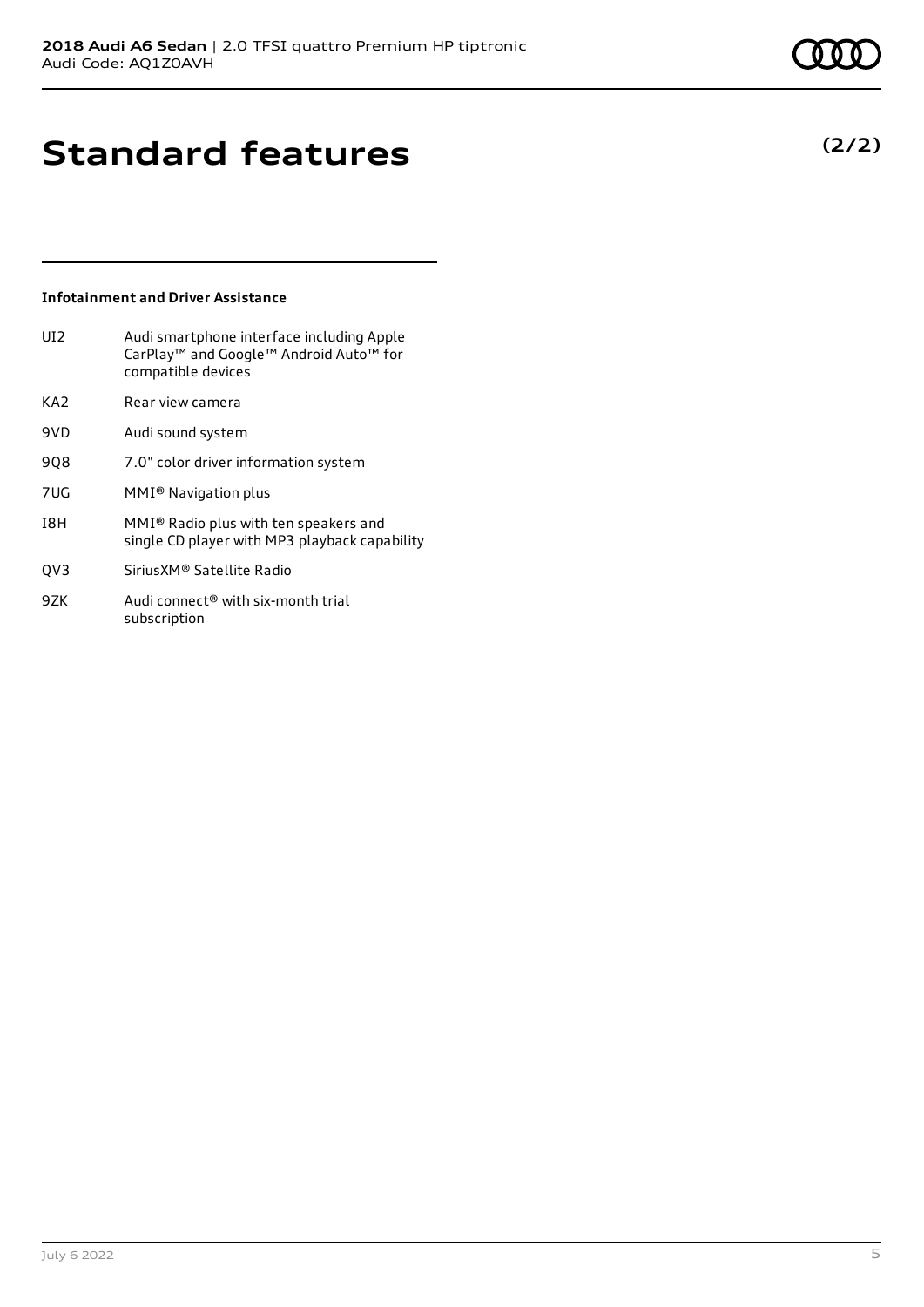# **Dealer remarks**

\*CLEAN CARFAX/NO ACCIDENTS REPORTED\*, \*REMAINDER OF FACTORY WARRANTY\*, \*BLUETOOTH/HANDS FREE CELL PHONE\*, BACK UP CAMERA, \*ONE OWNER\*, \*ALL WHEEL DRIVE\*, \*2 SETS OF KEYS\*, quattro, Black w/Black Stitching w/Valcona Leather Interior, ABS brakes, Alloy wheels, Compass, Electronic Stability Control, Front dual zone A/C, Heated door mirrors, Heated Front Seats, Heated front seats, High intensity discharge headlights: Bixenon, Illuminated entry, Low tire pressure warning, Navigation System, Power moonroof, Remote keyless entry, Traction control. 2018 Audi A6 2.0T Premium quattro quattro 8-Speed Automatic with Tiptronic 2.0L 4-Cylinder TFSI Florett Silver Metallic

Recent Arrival! Odometer is 4788 miles below market average!

With an all-new facility and state-of-the-art equipment, Audi West Chester was designed entirely with our customers' needs in mind. Our goal is to make buying or leasing a new Audi or servicing your current ride when it comes time, as simple as possible. You shouldn't feel overwhelmed when you set out to a dealership, and when you shop with us, you'll see just how easy the car-buying and -servicing processes can be. We make sure you feel right at home with a pressure-free sales environment and all the best amenities to guarantee you're comfortable during your time with us.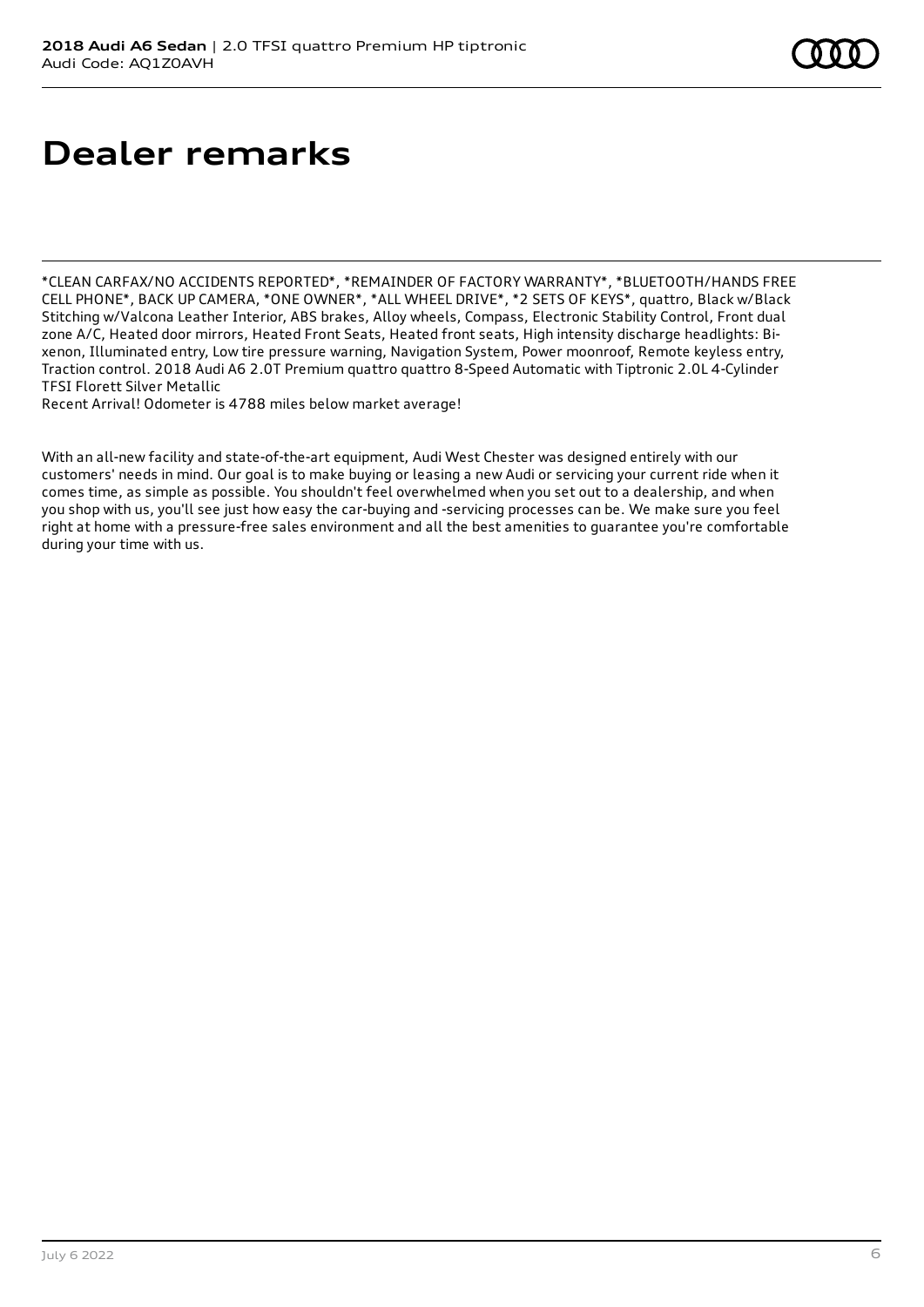# **Technical Specifications**

#### July 6 2022 7

## **Engineering | Performance**

**Electrical system**

| Engine type                                 | Four-cylinder                                |
|---------------------------------------------|----------------------------------------------|
| Power Level                                 | 40                                           |
| Displacement                                | 2.01                                         |
| Max. output ps/hp                           | 252 @ 5,000 - 6,000 @ rpm                    |
| Torque                                      | 273 @ 1,600 - 4,500 lb-ft@rpm                |
| Valvetrain                                  | 16 valve DOHC                                |
| Acceleration (0 - 60<br>mph)                | 5.8 seconds seconds                          |
| Engine block                                | Cast-iron                                    |
| Induction/fuel injection Turbocharged/TFSI® |                                              |
| Cylinder head                               | Aluminum-alloy                               |
| stroke                                      | Displacement/Bore and 1984/82.5 x 92.8 cc/mm |
| Top track speed <sup>1</sup>                | 130 mph mph                                  |

Alternator 14 Volt - 120-180A

Battery 12 Volt - 80Ah

## atios: 8th  $0.667:1$

**Transmission | Drivetrain**

| Gear ratios: 8th                  | 0.667:1                                                                            |
|-----------------------------------|------------------------------------------------------------------------------------|
| Gear ratios: 6th                  | 1.000:1                                                                            |
| Gear ratios: 7th                  | 0.839:1                                                                            |
| Gear ratios: Reverse              | 3.317:1                                                                            |
| Drivetrain type                   | Automatic                                                                          |
| Gear ratios: Final Drive 3.076: 1 |                                                                                    |
| Gear ratios: 4th                  | 1.667:1                                                                            |
| Transmission                      | Eight-speed Tiptronic <sup>®</sup> automatic<br>transmission and front-wheel drive |
| Gear ratios: 5th                  | 1.285:1                                                                            |
| Gear ratios: 2nd                  | 3.143:1                                                                            |
| Gear ratios: 3rd                  | 2.106:1                                                                            |
| Gear ratios: 1st                  | 4.714:1                                                                            |

#### **Steering**

| Steering type                             | Electromechanical speed-sensitive<br>power steering |
|-------------------------------------------|-----------------------------------------------------|
| Turning diameter, curb-39.0 ft<br>to-curb |                                                     |
| Steering ratio                            | 16.1:1                                              |

### **Suspension**

| Front axle | Five-link front suspension       |
|------------|----------------------------------|
| Rear axle  | Trapezoidal-link rear suspension |
| Optional   | Sport suspension calibration     |

# **(1/2)**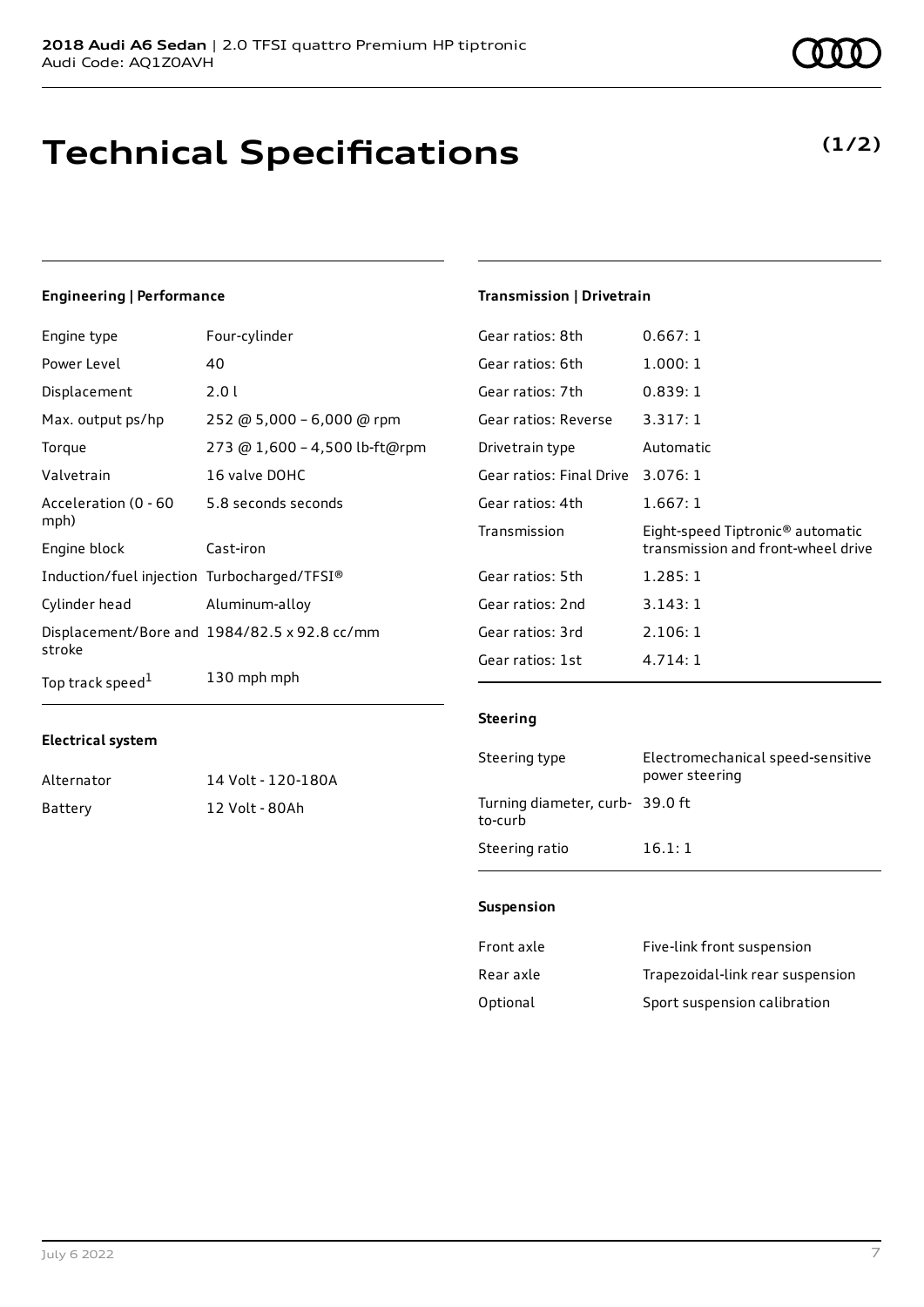# **Technical Specifications**

### **Brakes**

| Material      | Aluminum exterior body panels and |
|---------------|-----------------------------------|
| <b>Body</b>   |                                   |
| Parking brake | Electromechanical                 |
| Rear brakes   | 13.0 (ventilated disc) in         |
| Front brakes  | 13.6 (ventilated disc) in         |

a steel chassis

## **Interior measurements**

| Seating capacity                          | 5                     |
|-------------------------------------------|-----------------------|
| Shoulder room, rear                       | 56.3 in               |
| Head room with front<br>sunroof           | 37.2 in               |
| Leg room, rear                            | 37.4 in               |
| Shoulder room, front                      | 57.5 in               |
| Head room with rear<br>sunroof            | 37.8 in               |
| Leg room, front                           | $41.3$ in             |
| Cargo volume, rear<br>seatbacks up/folded | 14.1/N/A cu ft, cu ft |

#### **Warranty | Maintenance**

| Warranty    | 4-year/50,000 mile Audi New<br>Vehicle Limited Warranty                                   |
|-------------|-------------------------------------------------------------------------------------------|
| Maintenance | 12-month/10,000 mile (whichever<br>occurs first) NO CHARGE first<br>scheduled maintenance |

### **Exterior Measurements**

| Height                           | 57.8 in  |
|----------------------------------|----------|
| Overall width without<br>mirrors | 73.8 in  |
| Length                           | 194.2 in |
| Wheelbase                        | 114.6 in |
| Drag coefficient                 | 0.28 Cw  |
| Overall width with<br>mirrors    | 82.1 in  |
| Track rear                       | 63.7 in  |
| <b>Track front</b>               | 64.1 in  |
| Curb weight                      | 3,957 lb |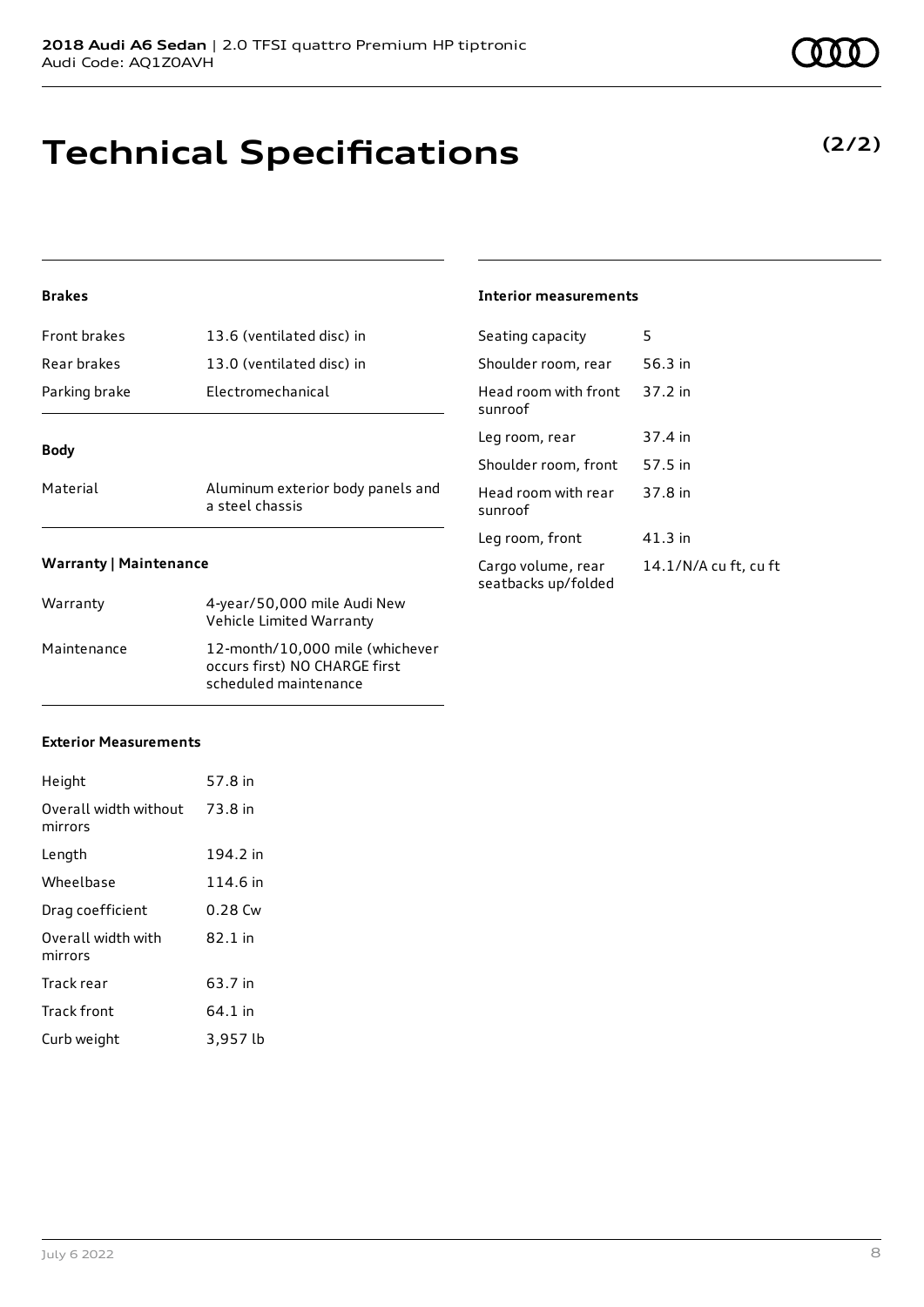# **Consumption- and emission**

### **Consumption by NEDC**

| urban       | 22 mpg   |
|-------------|----------|
| extra-urban | 31 mpg   |
| combined    | $26$ mpg |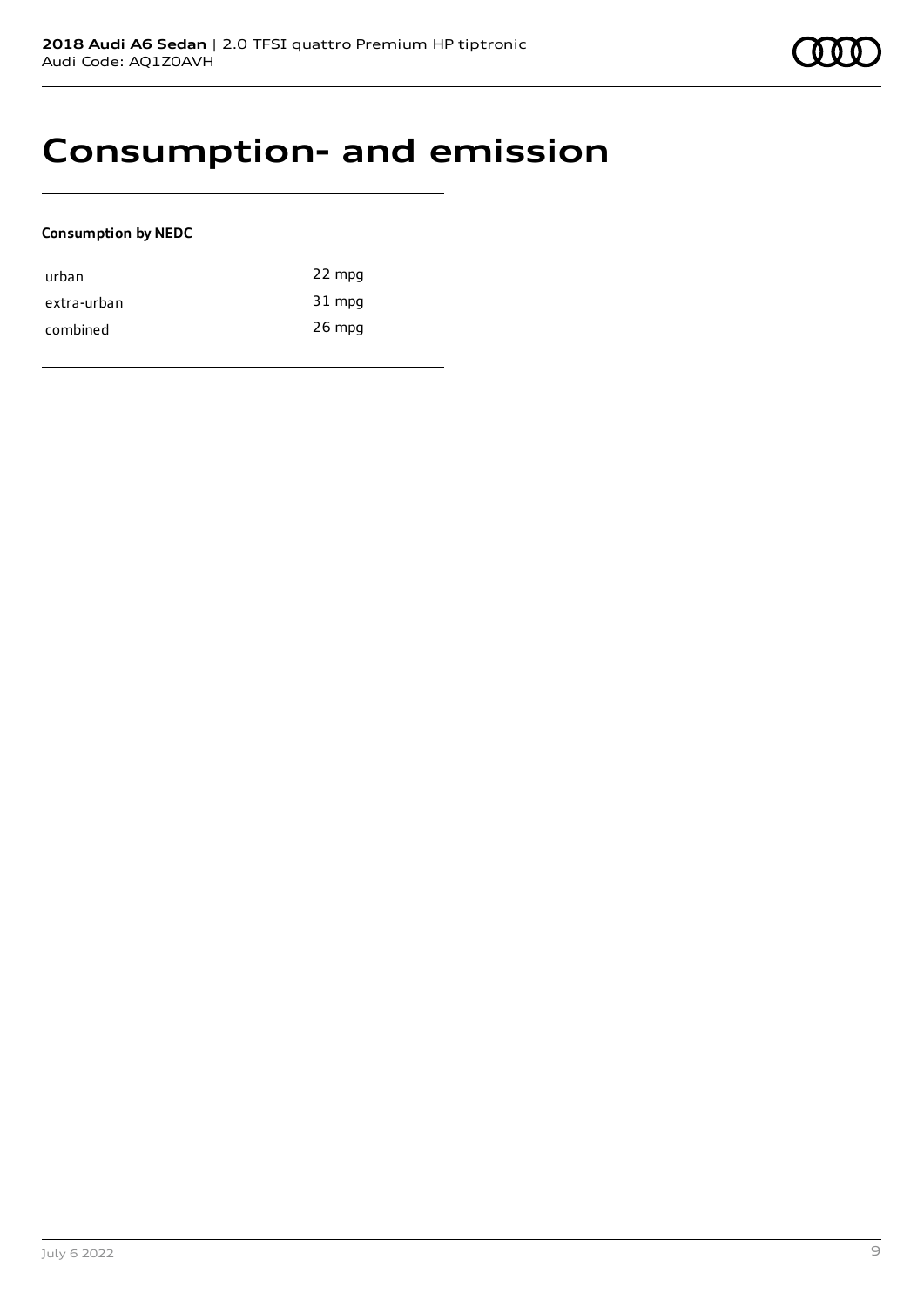# **Contact**

Dealer **Audi West Chester**

1421 Wilmington Pike 19382 West Chester PA

Phone: 6104552000 FAX: 4848008291

www: [https://www.audiwestchester.com](https://www.audiwestchester.com/)